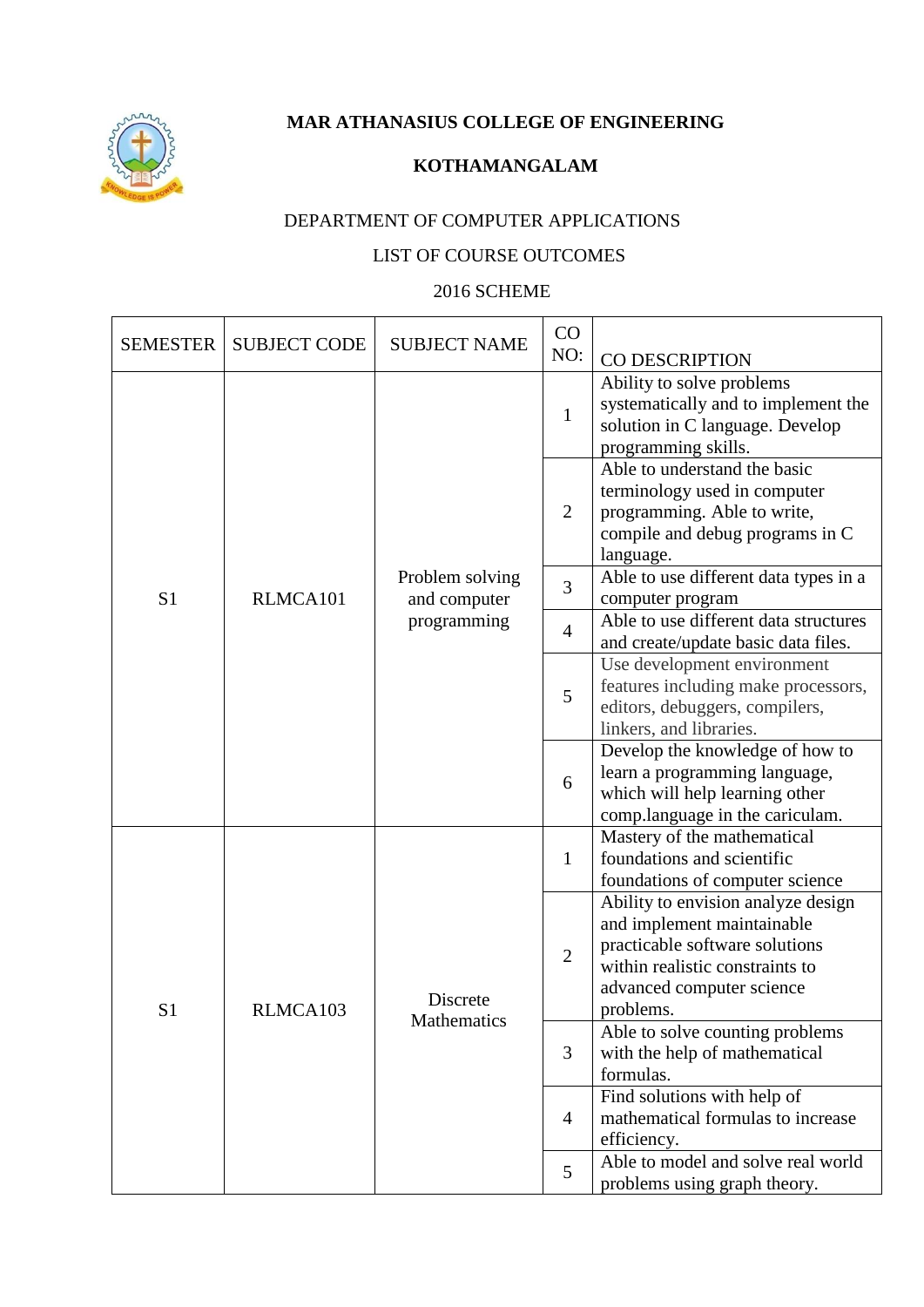|                |          |                                              | 6              | Mathematical thinking and able to<br>apply them in problem solving.                                                                                                                                                                    |
|----------------|----------|----------------------------------------------|----------------|----------------------------------------------------------------------------------------------------------------------------------------------------------------------------------------------------------------------------------------|
|                |          |                                              | $\mathbf{1}$   | Techniques in Statistics can be used<br>in many areas of Computer Science<br>such as machine learning, data<br>mining, simulation, image<br>processing, computer vision,<br>computer graphics, software testing<br>algorithms etc.     |
|                |          |                                              | $\overline{2}$ | Probability theory helps to solve<br>problems and make optimal<br>decisions in uncertain conditions,<br>select stochastic models, compute<br>probabilities, forecasts and evaluate<br>performance of computer systems<br>and networks. |
| S <sub>1</sub> | RLMCA105 | <b>Applied Probability</b><br>and Statistics | 3              | Knowledge in probability<br>distributions can be used in decision<br>making and estimation problems,<br>constructs computer algorithms for<br>generating observations from<br>various distributions                                    |
|                |          |                                              | $\overline{4}$ | Demonstrate a depth of knowledge<br>in topics critical to analyzing and<br>solving computer science problems<br>such as programming and software<br>design, systems components and<br>design.                                          |
|                |          |                                              | 5              | Knowledge in sampling and<br>sampling distributions are used in<br>research areas in data mining, image<br>processing, machine learning etc.                                                                                           |
|                |          |                                              | 6              | Testing of hypothesis is very useful<br>in continued studies and<br>professional research.                                                                                                                                             |
|                |          |                                              | $\mathbf{1}$   | Would be able to understand<br>management as a process                                                                                                                                                                                 |
|                |          |                                              | $\overline{2}$ | Would be able to critically analyse<br>and evaluate management theories<br>and practices                                                                                                                                               |
| S <sub>1</sub> | RLMCA107 | Principles of                                | 3              | Would be able to plan and make<br>decisions for organisations                                                                                                                                                                          |
|                |          | Management                                   | $\overline{4}$ | Would be able to do staffing and<br>related HRD functions                                                                                                                                                                              |
|                |          |                                              | 5              | Would aware about quality<br>standards                                                                                                                                                                                                 |
|                |          |                                              | 6              | Would be able to understand the<br>marketing basics                                                                                                                                                                                    |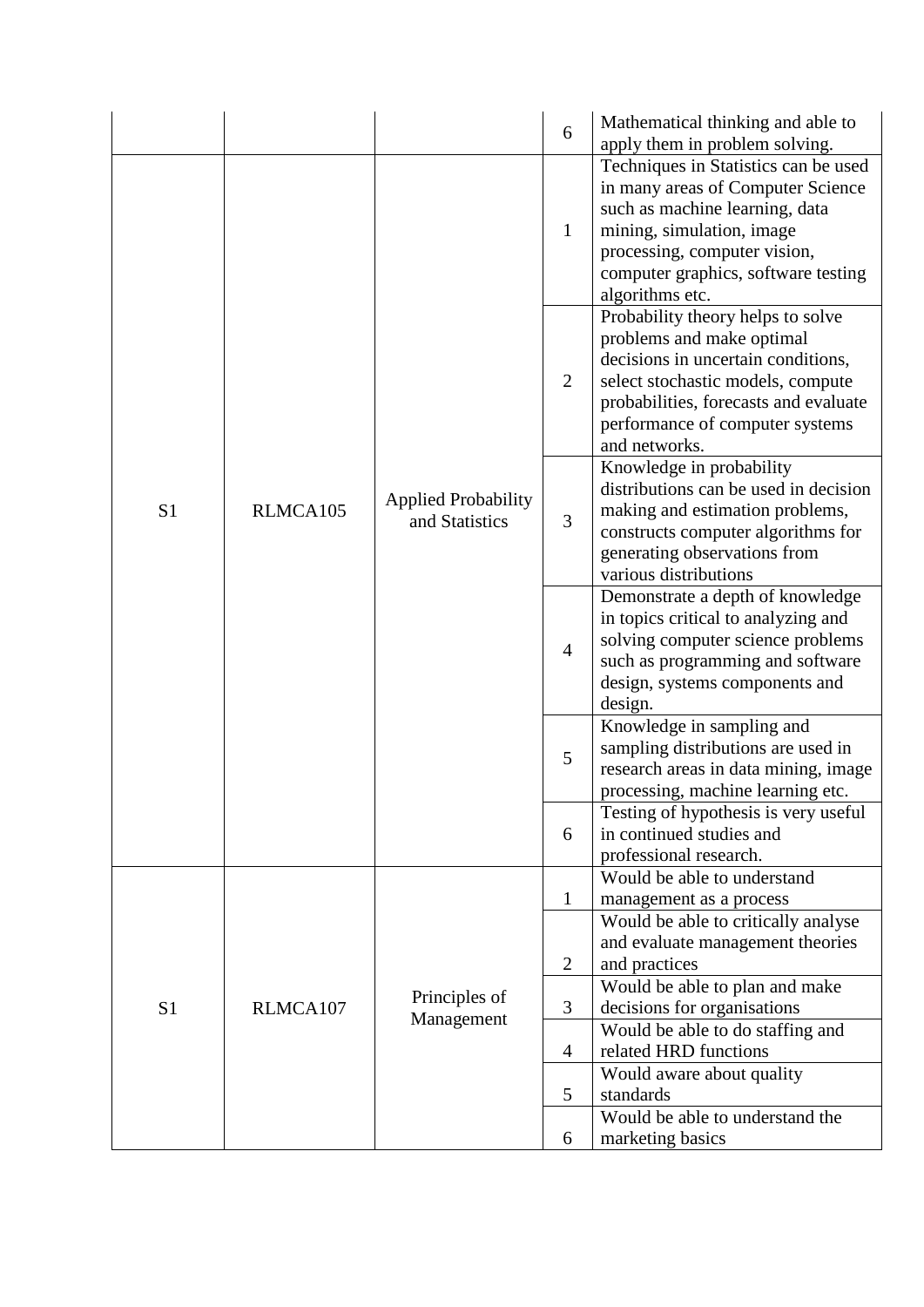|                |          |                                       | $\mathbf{1}$   | The hexadecimal number system<br>has received special attention as it<br>will be of considerable help to<br>students in computers and<br>microprocessors.<br>Students will be able to design |
|----------------|----------|---------------------------------------|----------------|----------------------------------------------------------------------------------------------------------------------------------------------------------------------------------------------|
|                |          |                                       | $\overline{2}$ | simple logic circuits.                                                                                                                                                                       |
|                |          |                                       |                | On completion of these course                                                                                                                                                                |
| S <sub>1</sub> | RLMCA109 | Digital                               | 3              | students can design combinational                                                                                                                                                            |
|                |          | Fundamentals                          |                | and sequential logic circuits<br>Students will get through the                                                                                                                               |
|                |          |                                       | $\overline{4}$ | knowledge of digital electronics                                                                                                                                                             |
|                |          |                                       |                | An ability to understand the                                                                                                                                                                 |
|                |          |                                       |                | function of various hardware                                                                                                                                                                 |
|                |          |                                       |                | components and their building                                                                                                                                                                |
|                |          |                                       | 5              | blocks.<br>They will get an overall idea about                                                                                                                                               |
|                |          |                                       |                | single board computers like                                                                                                                                                                  |
|                |          |                                       | 6              | Arduino, &Raspberry Pi                                                                                                                                                                       |
|                | RLMCA102 | <b>Object Oriented</b><br>Programming | $\mathbf{1}$   | Map real world entities to program                                                                                                                                                           |
|                |          |                                       |                | To solve the problems in less time                                                                                                                                                           |
|                |          |                                       | $\overline{2}$ | using Java features.                                                                                                                                                                         |
|                |          |                                       | 3              | Avoid name collision and provide<br>security.                                                                                                                                                |
| S <sub>2</sub> |          |                                       |                | To develop quality software which                                                                                                                                                            |
|                |          |                                       | $\overline{4}$ | can be used by any type of users.                                                                                                                                                            |
|                |          |                                       |                | To read and write values using                                                                                                                                                               |
|                |          |                                       | 5              | different streams.                                                                                                                                                                           |
|                |          |                                       |                | To pass message between client and                                                                                                                                                           |
|                |          |                                       | 6              | server.<br>Basic ability to analyze algorithms                                                                                                                                               |
|                |          |                                       |                | and to determine algorithm                                                                                                                                                                   |
|                |          |                                       |                | correctness and time efficiency                                                                                                                                                              |
|                |          |                                       | $\mathbf{1}$   | class.                                                                                                                                                                                       |
|                |          |                                       |                | Analyze worst-case running times                                                                                                                                                             |
|                |          |                                       | $\overline{2}$ | of algorithms using asymptotic<br>analysis                                                                                                                                                   |
|                |          |                                       |                | Understand basic data structures                                                                                                                                                             |
|                |          |                                       |                | such as arrays, linked lists, stacks                                                                                                                                                         |
| S <sub>2</sub> | RLMCA104 | Data Structures                       | 3              | and queues.                                                                                                                                                                                  |
|                |          |                                       |                | Apply Algorithm for solving                                                                                                                                                                  |
|                |          |                                       | $\overline{4}$ | problems like sorting, searching,<br>insertion and deletion of data                                                                                                                          |
|                |          |                                       |                | The students will be able to solve                                                                                                                                                           |
|                |          |                                       |                | applications using appropriate data                                                                                                                                                          |
|                |          |                                       | 5              | structures                                                                                                                                                                                   |
|                |          |                                       |                | Master different algorithm design                                                                                                                                                            |
|                |          |                                       |                | techniques (brute-force, divide &                                                                                                                                                            |
|                |          |                                       | 6              | conquer, greedy, etc.)                                                                                                                                                                       |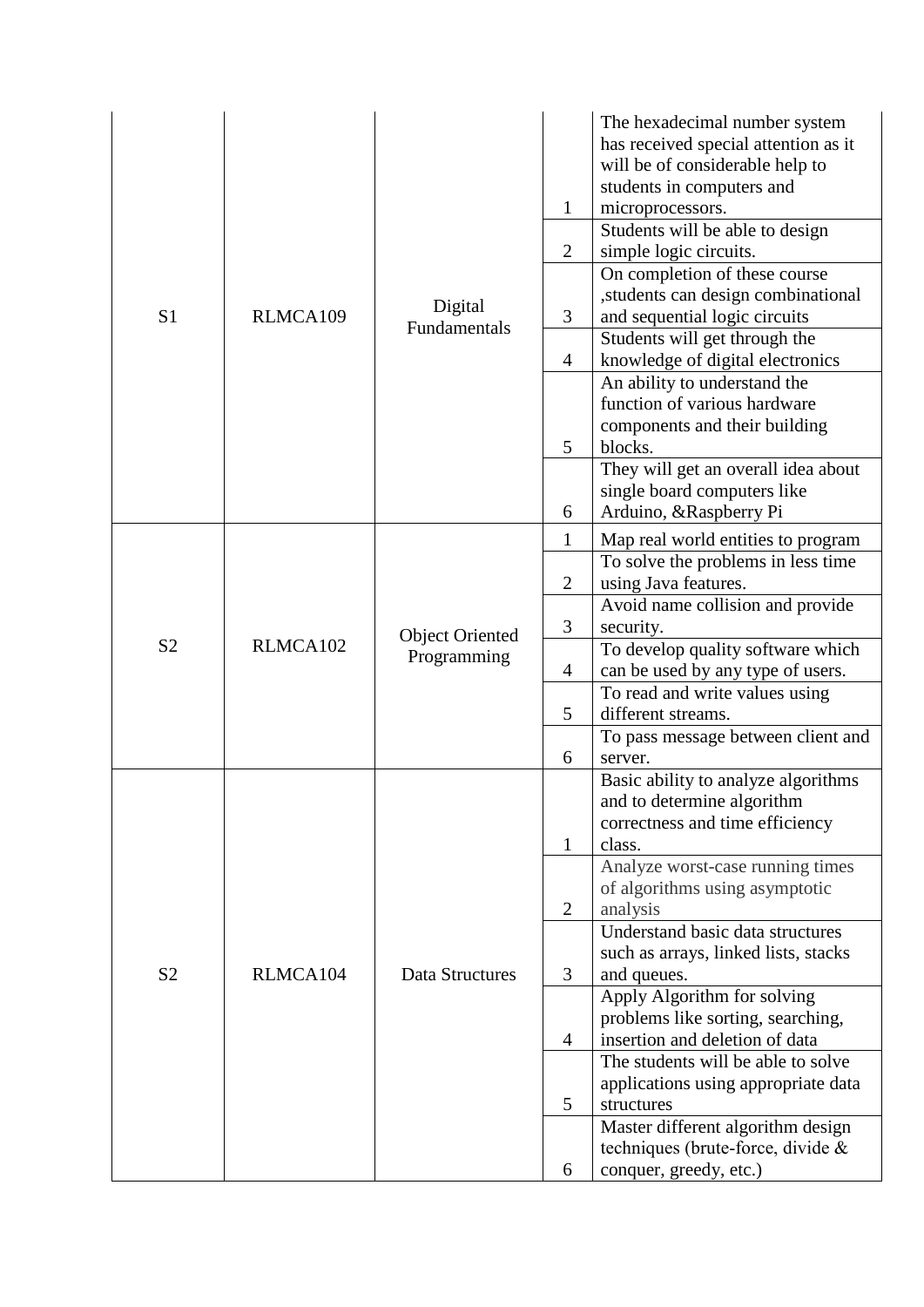|                |          |                         | $\mathbf{1}$   | High level understand what is OS<br>and role it plays.                     |
|----------------|----------|-------------------------|----------------|----------------------------------------------------------------------------|
|                |          |                         |                | Understand the general architecture                                        |
|                |          |                         | $\overline{2}$ | of computers.                                                              |
|                |          |                         |                | Concurrent execution problems and                                          |
|                |          |                         | 3              | solutions                                                                  |
|                |          |                         |                | Understand the implementation of                                           |
| S <sub>2</sub> | RLMCA106 | <b>Operating System</b> |                | process, resource control, physical                                        |
|                |          |                         |                | and virtual memory Scheduling I/O                                          |
|                |          |                         | $\overline{4}$ | files.<br>Master issues related with file                                  |
|                |          |                         |                | system interface and                                                       |
|                |          |                         |                | implementation and disk                                                    |
|                |          |                         | 5              | management.                                                                |
|                |          |                         |                | To design and implement operating                                          |
|                |          |                         | 6              | system.                                                                    |
|                |          |                         |                | Acquire skills to formulate and                                            |
|                |          |                         |                | solve decision making problems in a                                        |
|                |          |                         | $\mathbf{1}$   | wide range of conditions.                                                  |
|                |          |                         |                | Able to find an economic                                                   |
|                |          |                         |                | interpretation of any decision                                             |
|                |          |                         |                | making problems by generating                                              |
|                |          |                         | $\overline{2}$ | primal dual problems and solve<br>using different methods.                 |
|                |          |                         |                | Many decision making problems                                              |
|                |          |                         |                | such as travelling salesman can be                                         |
|                |          |                         |                | converted to transportation and                                            |
|                |          |                         |                | assignment problems and can be                                             |
|                |          |                         | 3              | solved accordingly                                                         |
|                |          |                         |                | Game theory makes possible the                                             |
| S <sub>2</sub> | RLMCA108 | Operations              |                | analysis of the decision making                                            |
|                |          | Research                |                | process of interdependent subjects<br>by explaining and predicting how     |
|                |          |                         |                | individuals behave in a specific                                           |
|                |          |                         | $\overline{4}$ | strategic situation.                                                       |
|                |          |                         |                | To develop the modelling and                                               |
|                |          |                         |                | mathematical skills to analytically                                        |
|                |          |                         |                | determine computer systems and                                             |
|                |          |                         |                | communication network                                                      |
|                |          |                         | 5              | performance.                                                               |
|                |          |                         |                | Provides motivation and sets                                               |
|                |          |                         |                | directions by emphasizing potential                                        |
|                |          |                         |                | applications of simulation methods<br>such as modelling techniques of real |
|                |          |                         |                | world problems and various                                                 |
|                |          |                         |                | optimization techniques for solving                                        |
|                |          |                         | 6              | these models                                                               |
|                |          |                         |                | To gather information about various                                        |
| S <sub>2</sub> | RLMCA112 |                         | $\mathbf{1}$   | hardware components of a computer                                          |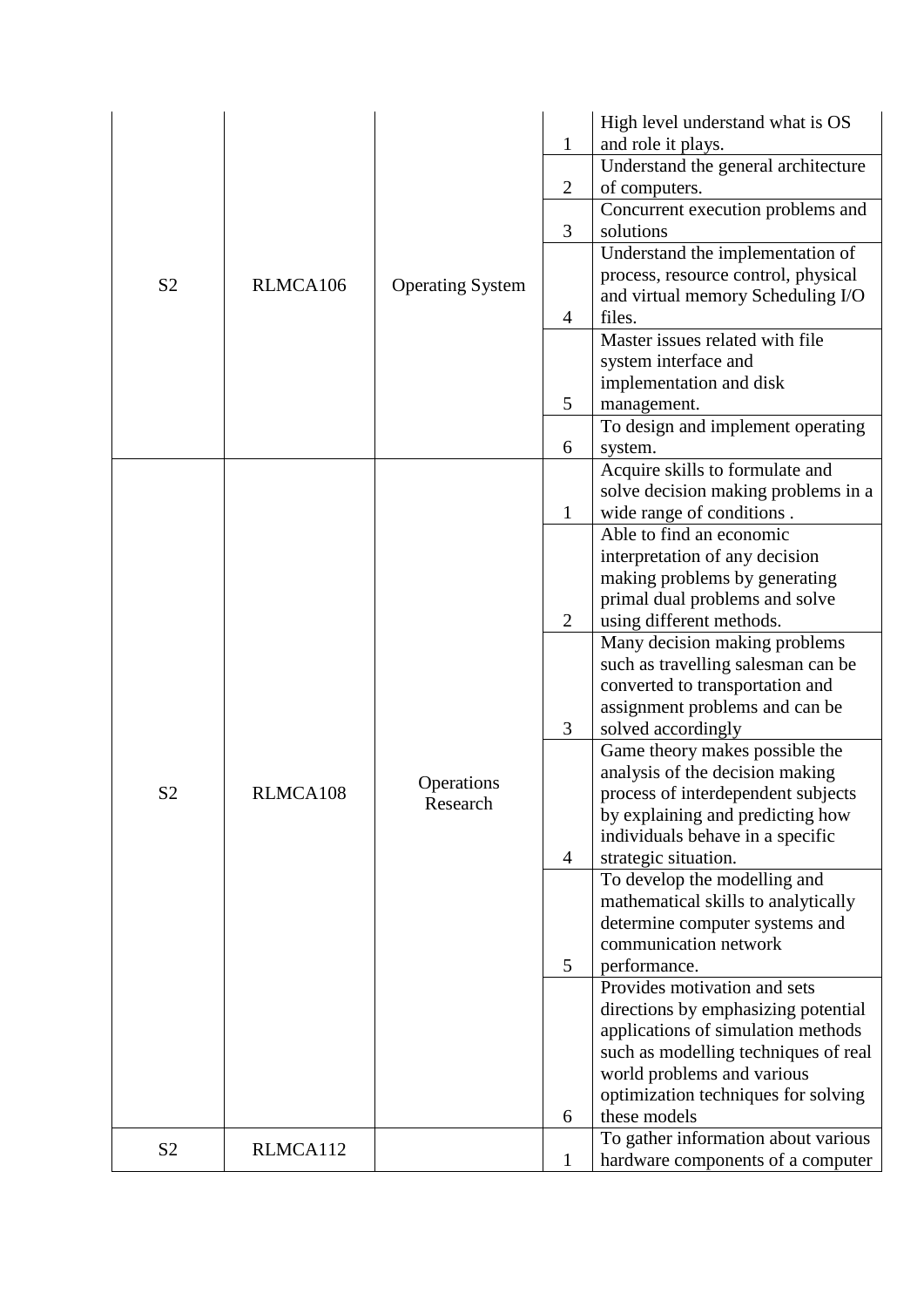|                |          |                          | $\overline{2}$ | The execution of instructions<br>internally                           |
|----------------|----------|--------------------------|----------------|-----------------------------------------------------------------------|
|                |          | Computer                 |                | How the components helps the                                          |
|                |          |                          | 3              | execution of instructions                                             |
|                |          | Organization and         | $\overline{4}$ | The I/O operations                                                    |
|                |          | Architectures            |                | The various types of primary                                          |
|                |          |                          | 5              | memories used in computers                                            |
|                |          |                          |                | The other memories used in                                            |
|                |          |                          | 6              | computers                                                             |
|                |          |                          |                | Understands the relevance of                                          |
|                |          |                          |                | standardization in network                                            |
|                |          |                          |                | communications and internet                                           |
|                |          |                          | 1              | technologies                                                          |
|                |          |                          |                | Learns how application                                                |
|                |          |                          |                | communicates especially file                                          |
|                |          |                          |                | sharing and programming sockets                                       |
|                |          |                          | $\overline{2}$ | using Java                                                            |
|                |          |                          |                | Understands LAN architecture,                                         |
| S <sub>3</sub> | RLMCA201 | <b>Computer Networks</b> | 3              | connecting devices, protocols and<br>techniques to improve efficiency |
|                |          |                          |                | Interpret IP addresses, subnet                                        |
|                |          |                          |                | masking, classful and classless                                       |
|                |          |                          | $\overline{4}$ | addressing                                                            |
|                |          |                          |                | Understands routing protocols,                                        |
|                |          |                          | 5              | congestion control mechanisms                                         |
|                |          |                          |                | Learns technologies like Wi-Fi,                                       |
|                |          |                          |                | Bluetooth and perform network                                         |
|                |          |                          |                | analysis using Wireshark and/or                                       |
|                |          |                          | 6              | Snort                                                                 |
|                |          |                          |                | Learn the theory and foundations of                                   |
|                |          |                          | $\mathbf{1}%$  | software engineering.                                                 |
|                |          |                          |                | Learn the different process models                                    |
|                |          |                          |                | and choose the best model for their                                   |
|                |          |                          | $\overline{2}$ | project                                                               |
|                |          |                          |                | Be able to construct requirement                                      |
|                |          |                          | 3              | models                                                                |
| S <sub>3</sub> | RLMCA203 | Software                 |                | Be able to Understand the different                                   |
|                |          | Engineering              |                | development practices and its                                         |
|                |          |                          | $\overline{4}$ | advantages                                                            |
|                |          |                          |                | Be able to create test cases and                                      |
|                |          |                          |                | implement different testing                                           |
|                |          |                          | 5              | strategies                                                            |
|                |          |                          |                | Understand the environment and                                        |
|                |          |                          |                | work culture in a software                                            |
|                |          |                          | 6              | organization                                                          |
|                |          | Database                 |                | Understand the fundamentals of                                        |
| S <sub>3</sub> | RLMCA205 | Management               |                | relational ,object oriented and                                       |
|                |          | systems                  |                | distributed database system                                           |
|                |          |                          | $\mathbf 1$    | including data models, database                                       |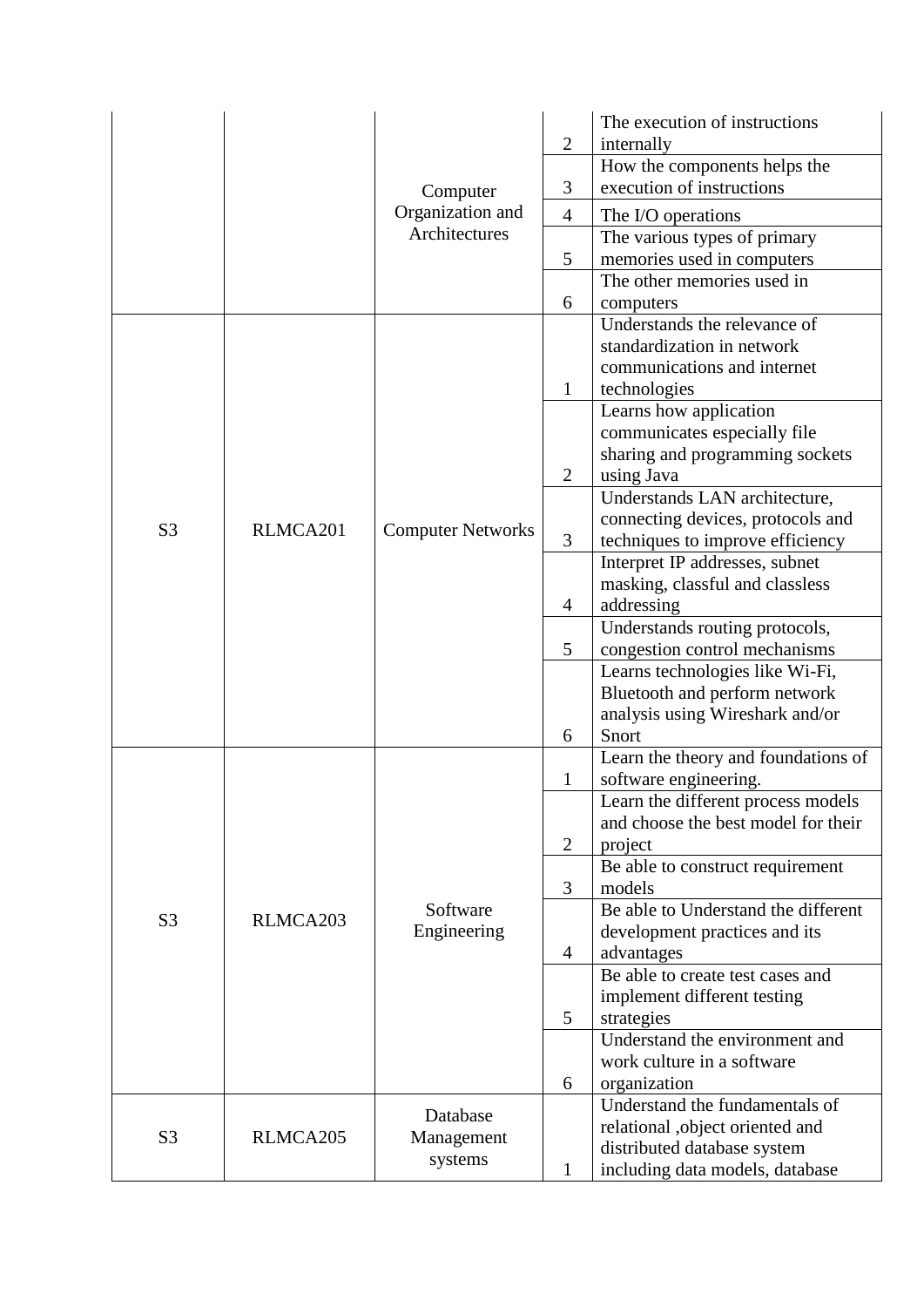|                |          |                     |                | architectures and database                                             |
|----------------|----------|---------------------|----------------|------------------------------------------------------------------------|
|                |          |                     |                | manipulations.                                                         |
|                |          |                     |                |                                                                        |
|                |          |                     |                | Develop sophisticated queries to                                       |
|                |          |                     | $\mathfrak{2}$ | extract information from large data                                    |
|                |          |                     |                | sets.<br>Develop physical design for a                                 |
|                |          |                     | 3              | database from its logical design.                                      |
|                |          |                     |                | Programming PL/SQL including                                           |
|                |          |                     |                | stored procedures , functions and                                      |
|                |          |                     | $\overline{4}$ | error packages.                                                        |
|                |          |                     |                | Recognize and use contemporary<br>logical design methods and tools for |
|                |          |                     | 5              | databases.                                                             |
|                |          |                     |                | Understand the theories and                                            |
|                |          |                     |                | techniques in developing database                                      |
|                |          |                     |                | applications and be able to                                            |
|                |          |                     | 6              | demonstrate the ability to build<br>databases                          |
|                |          |                     |                | Given a problem, the student will be                                   |
|                |          |                     |                | able to design algorithms, analyse it                                  |
|                |          |                     |                | and produce an estimate of its time                                    |
|                |          |                     | $\mathbf{1}$   | and space requirements.                                                |
|                |          |                     |                | Describe the divide-and-conquer<br>paradigm and explain when an        |
|                |          |                     |                | algorithmic design situation calls                                     |
|                |          |                     |                | for it. Recite algorithms that employ                                  |
|                |          |                     |                | this paradigm. Synthesize divide-                                      |
|                |          |                     |                | and-conquer algorithms. Derive and                                     |
|                |          | Design and analysis |                | solve recurrences describing the<br>performance of divide-and-conquer  |
|                |          |                     | $\overline{2}$ | algorithms.                                                            |
| S <sub>3</sub> | RLMCA207 | of algorithms       |                | Describe the greedy paradigm and                                       |
|                |          |                     |                | explain when an algorithmic design                                     |
|                |          |                     |                | situation calls for it. Recite                                         |
|                |          |                     |                | algorithms that employ this                                            |
|                |          |                     | 3              | paradigm. Synthesize greedy<br>algorithms, and analyze them            |
|                |          |                     |                | Describe the dynamic-programming                                       |
|                |          |                     |                | paradigm and explain when an                                           |
|                |          |                     |                | algorithmic design situation calls                                     |
|                |          |                     |                | for it. Recite algorithms that employ                                  |
|                |          |                     |                |                                                                        |
|                |          |                     |                | this paradigm. Synthesize dynamic-<br>programming algorithms, and      |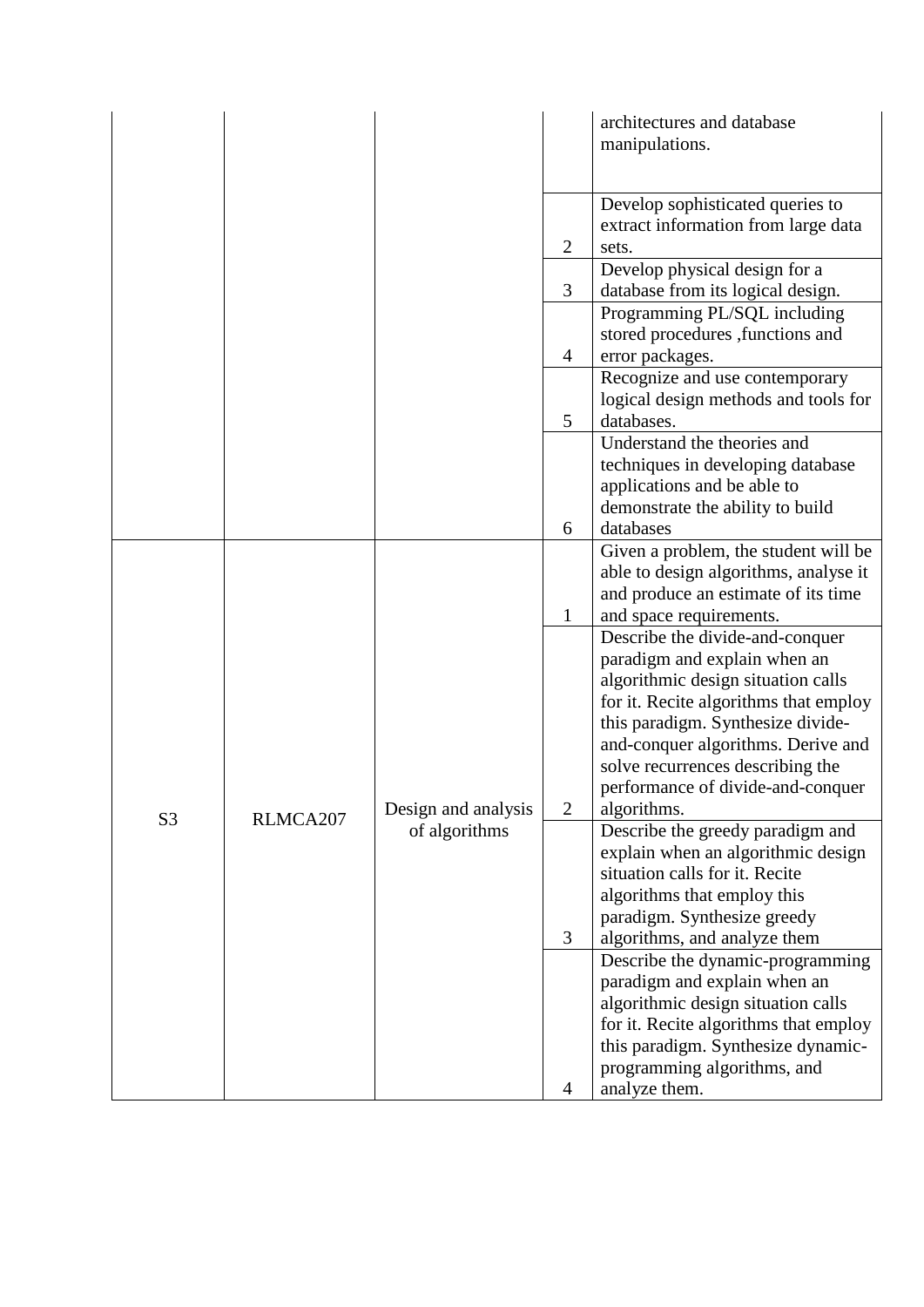|                |          |                                               | 5<br>6                         | Explain the major graph algorithms<br>and their analyses. Employ graphs<br>to model engineering problems,<br>when appropriate. Synthesize new<br>graph algorithms and algorithms<br>that employ graph computations as<br>key components, and analyze them.<br>Can define the classes P and NP and<br>explain the significance of NP-<br>completeness |
|----------------|----------|-----------------------------------------------|--------------------------------|------------------------------------------------------------------------------------------------------------------------------------------------------------------------------------------------------------------------------------------------------------------------------------------------------------------------------------------------------|
|                |          |                                               | $\mathbf{1}$                   | Acquire knowledge about<br>functionalities of world wide web.<br>Explore markup languages features<br>and create interactive web pages                                                                                                                                                                                                               |
| S <sub>3</sub> | RLMCA209 | web Programming                               | $\overline{2}$<br>3            | using them.<br>Learn and design Client side<br>validation using scripting<br>languages.                                                                                                                                                                                                                                                              |
|                |          |                                               | $\overline{4}$                 | Acquire knowledge about Open<br>source JavaScript libraries.                                                                                                                                                                                                                                                                                         |
|                |          |                                               | 5                              | Be able to design front end web<br>page and connect to the back end<br>databases.                                                                                                                                                                                                                                                                    |
|                |          |                                               | 6                              | Be able to do Client-side & Server-<br>side scripting.                                                                                                                                                                                                                                                                                               |
|                | RLMCA202 | Application<br>development and<br>Maintenance |                                | Able to work in a continuous                                                                                                                                                                                                                                                                                                                         |
|                |          |                                               | $\mathbf{1}$<br>$\mathfrak{2}$ | integration environment.<br>To get knowledge about<br>configuration management and<br>version control.                                                                                                                                                                                                                                               |
|                |          |                                               | 3                              | To get knowledgeabout building<br>applications in industry.                                                                                                                                                                                                                                                                                          |
| S4             |          |                                               | $\overline{4}$                 | Understand to follow coding best<br>practices, and to follow the same in<br>academic projects.                                                                                                                                                                                                                                                       |
|                |          |                                               | 5                              | To understand various perspectives<br>of Application Development and<br>Maintenance.                                                                                                                                                                                                                                                                 |
|                |          |                                               | 6                              | To get knowledge about the<br>deploying and releasing applications<br>at industry level.                                                                                                                                                                                                                                                             |
|                |          |                                               | $\mathbf{1}$                   | Be able to work with Bigdata<br>platform.                                                                                                                                                                                                                                                                                                            |
| <b>S4</b>      | RLMCA204 | Bigdata                                       | $\mathbf{2}$                   | Looks at the technologies for big<br>data anlytics                                                                                                                                                                                                                                                                                                   |
|                |          | Technologies                                  | 3                              | Learn the technologies i.e the tools<br>/algorithms that are available for a<br>variety of analytics.                                                                                                                                                                                                                                                |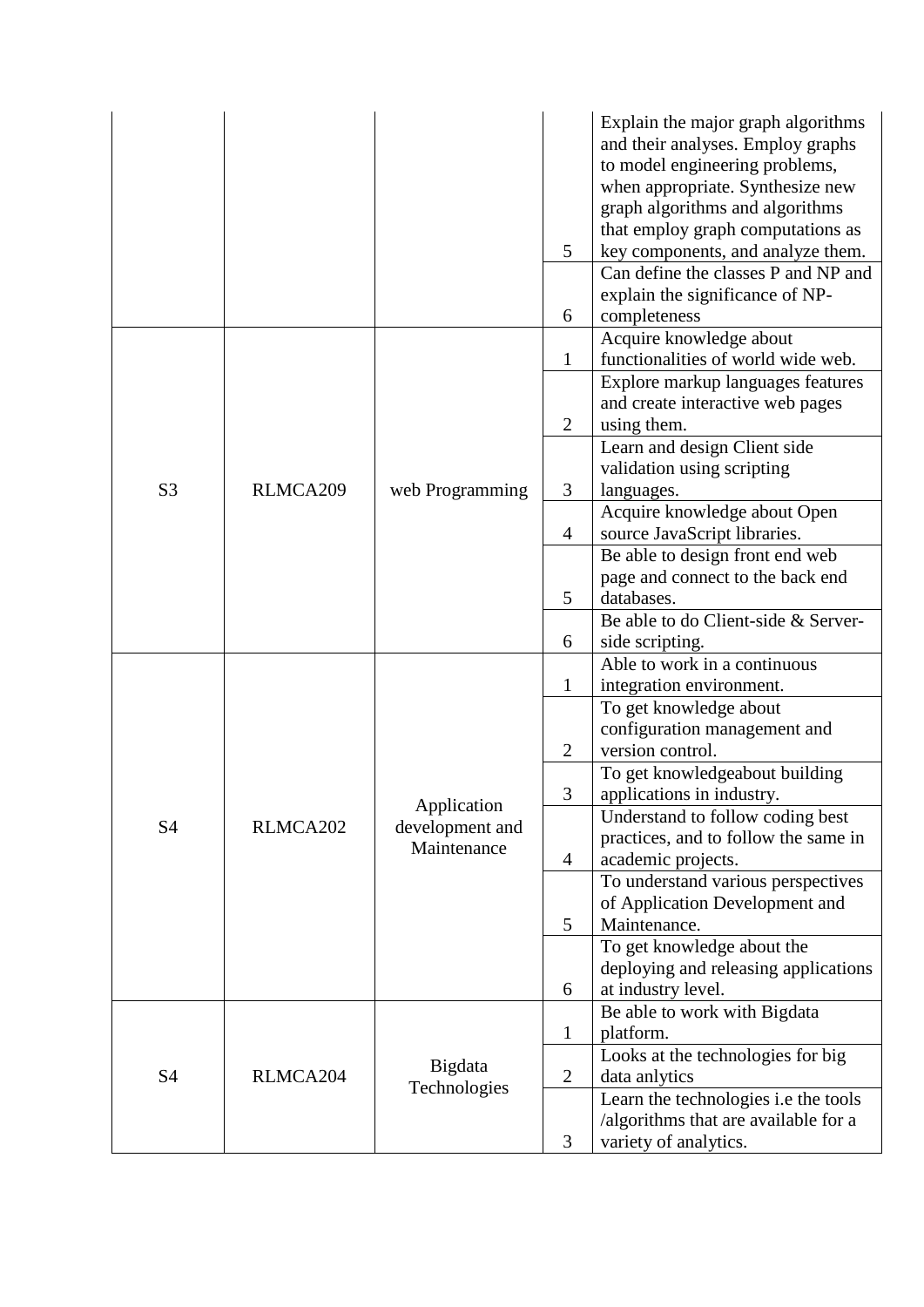|           |          |                                     |                | Syllabus is designed to give depth                                       |
|-----------|----------|-------------------------------------|----------------|--------------------------------------------------------------------------|
|           |          |                                     |                | knowledge of the bigdata frame                                           |
|           |          |                                     |                | work using Hadoop includes                                               |
|           |          |                                     | 4              | HDFS, YARN, and Map Rduce.                                               |
|           |          |                                     |                | To become an expert in all industry                                      |
|           |          |                                     | 5              | leading bigdata tools.                                                   |
|           |          |                                     |                | Study the importance of machine                                          |
|           |          |                                     | 6              | learning on big data.                                                    |
|           |          |                                     |                | Understands various                                                      |
|           |          |                                     |                | communication technologies –                                             |
|           |          |                                     | $\mathbf{1}$   | WLAN, BLE, NFC                                                           |
|           |          |                                     |                | Understands mobile computing                                             |
|           |          |                                     |                | applications and service architecture                                    |
|           |          |                                     | $\overline{2}$ | of GSM and GPRS                                                          |
|           |          |                                     |                | Learns the concept of mobileos and                                       |
| S4        | RLMCA206 | <b>Mobile Computing</b>             |                | conduct a survey of mobile                                               |
|           |          |                                     | 3              | operating systems                                                        |
|           |          |                                     |                | Learns development of applications                                       |
|           |          |                                     | $\overline{4}$ | in Android SDK                                                           |
|           |          |                                     |                | Write Android applications using                                         |
|           |          |                                     |                | SDK, ADT, AVD, Emulators and                                             |
|           |          |                                     | 5              | familiarizing tools                                                      |
|           |          |                                     | 6              | <b>Connecting using SQLite Database</b>                                  |
|           |          |                                     |                | A good understanding of the                                              |
|           |          |                                     |                | fundamental issues and challenges                                        |
|           |          |                                     |                | of machine learning, input data,                                         |
|           |          |                                     | $\mathbf{1}$   | model selection etc.                                                     |
|           |          |                                     |                | Develop skills for using machine                                         |
|           |          |                                     |                | learning algorithms for solving                                          |
|           |          |                                     | $\overline{2}$ | practical problems                                                       |
|           |          |                                     |                | An understanding of how to use                                           |
|           |          |                                     |                | standard machine learning libraries                                      |
|           |          |                                     |                | and how to develop their own                                             |
| S4        | RLMCA208 | Introduction to<br>machine learning | 3              | algorithms for learning.                                                 |
|           |          |                                     |                | Ability to discover patterns in your                                     |
|           |          |                                     |                | data and then make predictions                                           |
|           |          |                                     |                | based on those complex patterns to<br>answer business questions and help |
|           |          |                                     | $\overline{4}$ | to solve problems                                                        |
|           |          |                                     |                | Help to analyse your data and                                            |
|           |          |                                     | 5              | identify the trends.                                                     |
|           |          |                                     |                | Evaluate the performance of a                                            |
|           |          |                                     |                | model and improve the model                                              |
|           |          |                                     |                | performance using different                                              |
|           |          |                                     | 6              | methods.                                                                 |
|           |          | <b>Business</b>                     |                | Know the strength and weakness of                                        |
| <b>S4</b> | RLMCA274 | Intelligence and its                |                | business, use tools for efficient                                        |
|           |          | applications                        | $\mathbf{1}$   | decision making.                                                         |
|           |          |                                     |                |                                                                          |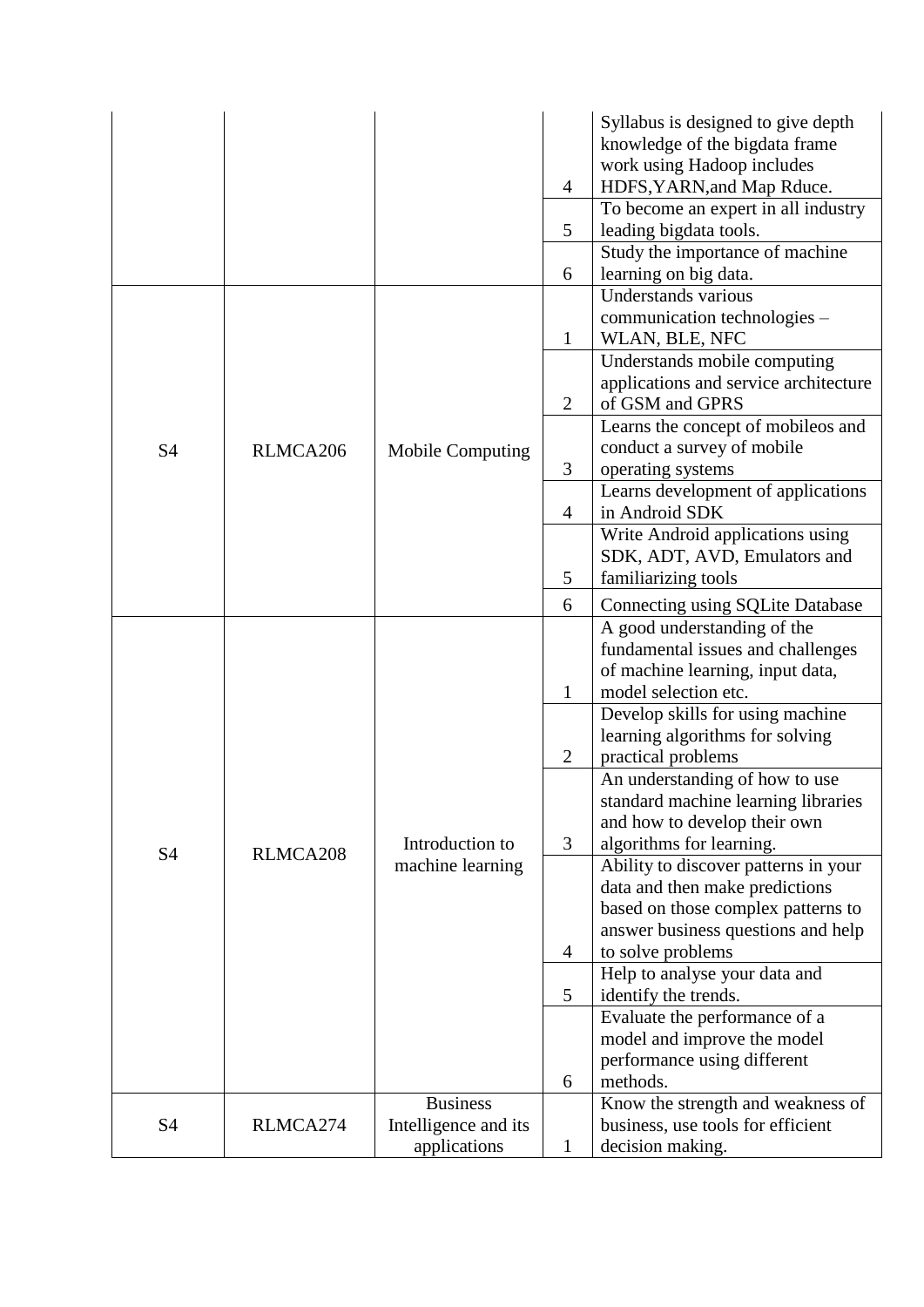|                |          |                |                | Identify the procedure and effect of  |
|----------------|----------|----------------|----------------|---------------------------------------|
|                |          |                | $\overline{2}$ | computerised decision making.         |
|                |          |                |                | Identify the role of decision support |
|                |          |                | 3              | system and its components.            |
|                |          |                |                | Decision making using previous and    |
|                |          |                | $\overline{4}$ | current data.                         |
|                |          |                |                | Extract data from different           |
|                |          |                | 5              | documents to develop new patterns.    |
|                |          |                |                | Extract necessary information from    |
|                |          |                | 6              | historical data                       |
|                |          |                |                | By applying data mining methods,      |
|                |          |                |                | the regularities in the Web data can  |
|                |          |                | $\mathbf{1}$   | be found                              |
|                |          |                |                | We can cluster web pages into         |
|                |          |                |                | groups where each group may           |
|                |          |                | $\overline{2}$ | represent a particular topic.         |
|                |          |                |                | An Information Retrieval system       |
|                |          |                |                | finds a set of documents that is      |
|                |          |                |                | relevant to the query from its        |
|                |          |                | 3              | underlying collection.                |
|                | RLMCA301 |                |                | Effectively detecting the web         |
|                |          | Webdata Mining |                | content blocks of a web page is       |
|                |          |                |                | useful to web search because terms    |
| S <sub>5</sub> |          |                |                | appearing in such blocks are more     |
|                |          |                | $\overline{4}$ | important.                            |
|                |          |                |                | Web Crawlers can be used in           |
|                |          |                |                | business intelligence which is used   |
|                |          |                |                | to monitor web sites & pages of       |
|                |          |                | 5              | interest.                             |
|                |          |                |                | Web usage mining can be appied in     |
|                |          |                |                | e-commerce & business                 |
|                |          |                |                | intelligence, create personalized     |
|                |          |                |                | experiences for users by providing    |
|                |          |                |                | dynamic suggestions of products       |
|                |          |                |                | and services using recommender        |
|                |          |                | 6              | systems                               |
|                |          |                |                | Realize new opportunities for doing   |
|                |          |                | $\mathbf{1}$   | business.                             |
|                |          |                |                | Identifies different type of          |
|                |          |                | $\overline{2}$ | transactions                          |
|                |          |                |                | How security can be ensured during    |
| S <sub>5</sub> |          |                | 3              | e-commerce.                           |
|                | RLMCA303 | Ecommerce      |                | How e-payment can be carried out      |
|                |          |                | $\overline{4}$ | with security                         |
|                |          |                |                | How e-payment can be carried out      |
|                |          |                | 5              | and its limitations                   |
|                |          |                |                | How payments can be done using        |
|                |          |                | 6              | digital wallets and digital cash.     |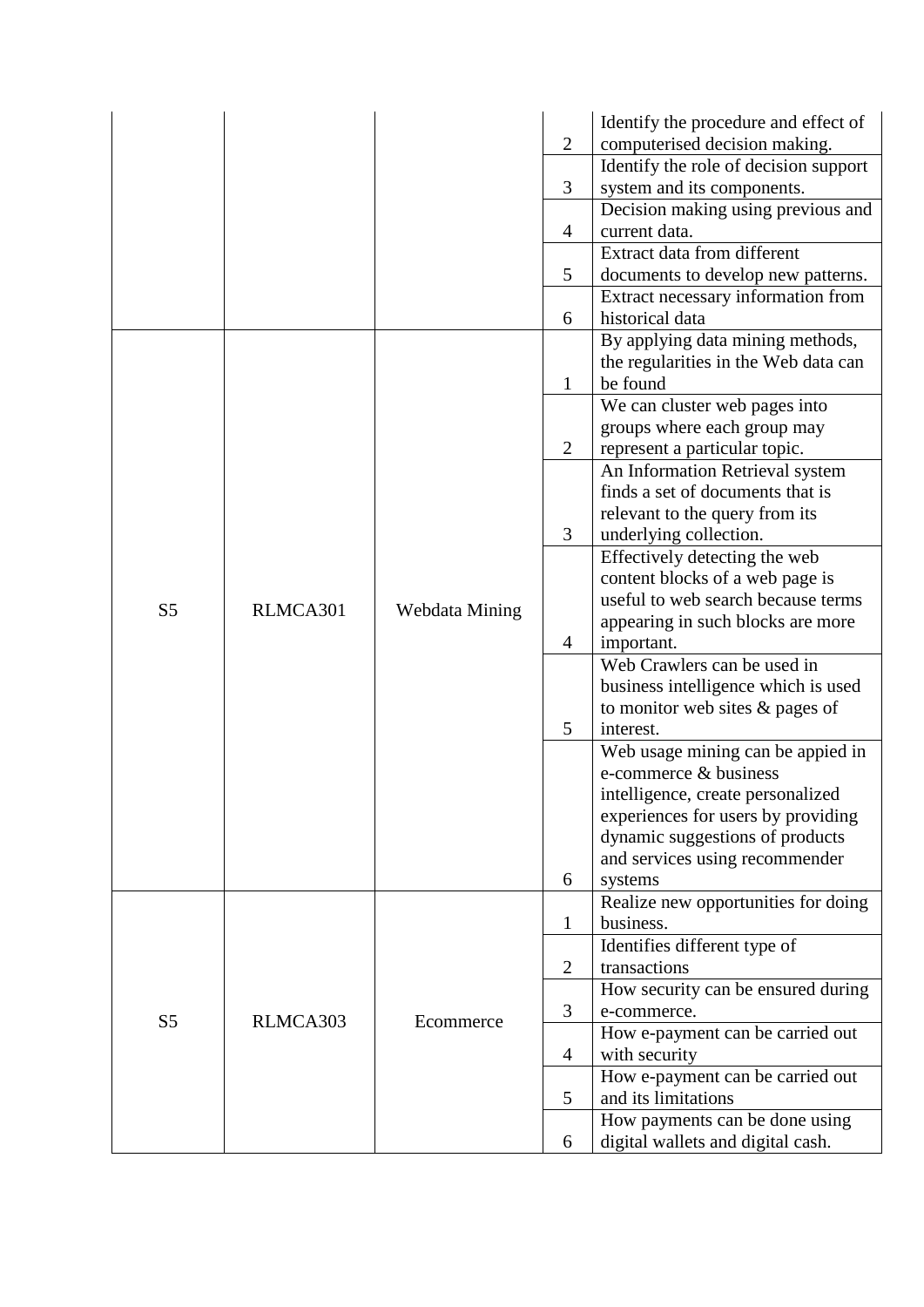|                |          |                  |                | Build cryptosystems using various<br>Symmetric and Asymmetric |
|----------------|----------|------------------|----------------|---------------------------------------------------------------|
|                |          |                  | $\mathbf{1}$   | encryption techniques.                                        |
|                |          |                  |                | Apply the concepts of different                               |
|                |          |                  |                | message authentication and digital                            |
|                |          |                  |                | signature techniques to applications                          |
|                |          |                  | $\overline{2}$ | for ensuring secure transactions.                             |
|                |          |                  |                | Apply security services to                                    |
|                |          | Cryptography and |                | applications at Application,                                  |
| S <sub>5</sub> | RLMCA305 | cyber security   | 3              | Transport and Network layer.                                  |
|                |          |                  |                | Analyse the vulnerabilities in any                            |
|                |          |                  |                | computing system and hence be                                 |
|                |          |                  | 4              | able to design a security solution.                           |
|                |          |                  |                | To be familiar with network                                   |
|                |          |                  |                | security designs using available                              |
|                |          |                  |                | secure solutions (such as PGP, SSL,                           |
|                |          |                  | 5              | IPSec, etc).                                                  |
|                |          |                  |                | Illustrate various Public key                                 |
|                |          |                  | 6              | cryptographic techniques.                                     |
|                |          |                  |                | Learns the basic language structure,                          |
|                |          |                  | $\mathbf{1}$   | data types and statements in python                           |
|                |          |                  |                | Learns modular python                                         |
|                |          |                  |                | programming using lambda and                                  |
|                |          |                  | $\overline{2}$ | recursive functions                                           |
|                |          |                  |                | Learns working with files and                                 |
|                |          |                  |                | implement OOP concepts like                                   |
|                |          |                  |                | encapsulation, inheritance,                                   |
|                |          | Python           | 3              | polymorphism etc.                                             |
| S <sub>5</sub> | RLMCA369 | Programming      |                | Learns how to connect to database,                            |
|                |          |                  |                | create tables, DML operations and                             |
|                |          |                  | 4              | transaction control                                           |
|                |          |                  |                | Learns Tkinter and python                                     |
|                |          |                  |                | programming, Tk widgets, python                               |
|                |          |                  |                | web client tools and services,                                |
|                |          |                  | 5              | Django Administration                                         |
|                |          |                  |                | Develop a micro project in machine                            |
|                |          |                  |                | learning using resources in scikit-                           |
|                |          |                  | 6              | learn.org                                                     |
|                |          |                  |                | Critically analyse the UI's of                                |
|                |          |                  | $\mathbf{1}$   | system/devices.                                               |
|                |          |                  |                | To review the usability of                                    |
|                |          |                  | $\overline{2}$ | products/softwares                                            |
|                |          | Human Computer   |                | To know the Psychological /Social                             |
| S <sub>6</sub> | RLMCA383 | Interaction      |                | characteristics of human and                                  |
|                |          |                  | 3              | technical aspects of system.                                  |
|                |          |                  |                | To design effective UI for                                    |
|                |          |                  | 4              | projects/products.                                            |
|                |          |                  |                | To apply the UI/HCI concepts in                               |
|                |          |                  | 5              | mini/main projects.                                           |